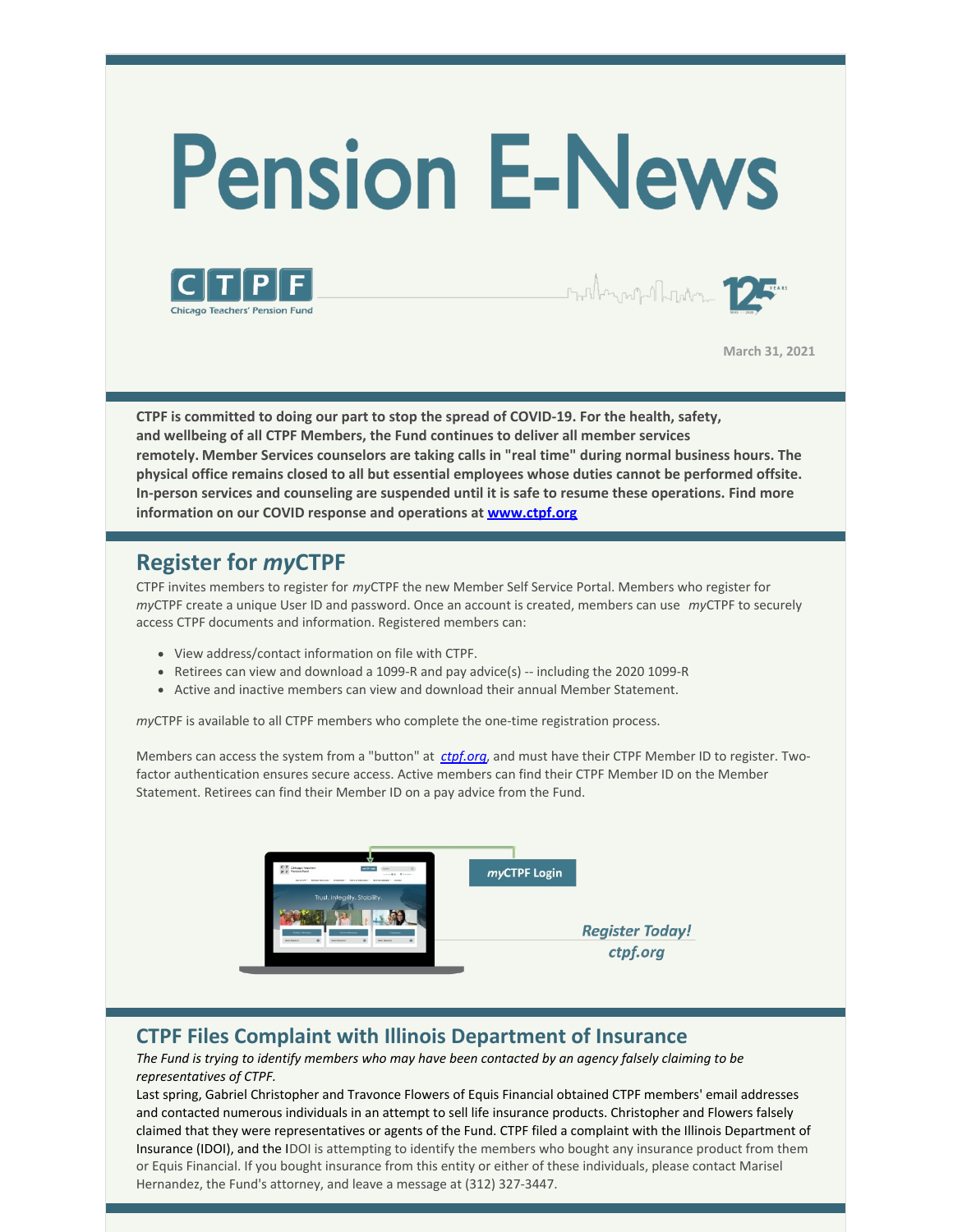#### **Board of Trustees Election Notice**

CTPF will hold two elections in 2021. Teachers will elect two representatives and Pensioners will elect three representatives. Nomination petitions are now available. Contact Election Coordinator Gail Davis: 312.604.1400, ext. 402, or email elections@ctpf.org to request a packet. [Visit Election Central at ctpf.org](https://www.ctpf.org/about-ctpf/election-central-2021) for additional information.



#### **Staff Update**



Edgar Samayoa has been promoted to Director of Data Services. The Data Services Department manages member records, compliance, and the employer audit function. Samayoa joined CTPF in 2000 as a payroll auditor, and has served in several, progressively responsible roles including Quality Control Specialist, Benefits Manager, and Manager, Process Improvement and Analysis. Samayoa holds a B.S. in Accounting from DeVry University, and an M.B.A. from the Keller Graduate School of Management.

#### **2021 Retirement Reminders**

CTPF hosted retirement webinars on February 15, 2021 and March 30. Webinars provide retirement information, including a general overview of the CTPF and CPS retirement processes. Missed the webinar, but still thinking about retirement in June? Find a recorded version of the presentation and additional resources to help with the retirement process on the Retirement Resources page.



#### **Submit Forms Electronically**

During the pandemic, U.S. Mail processing is delayed. Send benefit applications, forms, and documents by fax 312.641.7185 or email an attachment (.pdf or .jpg format) to imaging@ctpf.org to ensure processing. After documents are sent via fax or e-mail please send the originals to CTPF.

## **Town Hall Webinar Available on Demand**

CTPF's Spring Town Hall Webinar for members offered on Wednesday, March 24, 2021, is now available for on-demand viewing. Hosted by Board of Trustees President and Interim Executive Director Jeffery Blackwell, the spring program included a financial update and a review of important dates and information for members considering retirement in 2021. [Click this link to login](https://ctpf.zoom.us/rec/share/oQKugqlEM7-keMXwDDue-nLZFLKT07VspZ6o8W5wdIyW0h_RewOMkcyZZflf3rkq.ie6-uIQUTbmd_tqI) and enter the passcode hvJ7R=!h to view the webinar.



## **Your Health Matters: Retiree Annual Wellness Visit Reminder**

All members who are enrolled in a CTPF Medicare health insurance plan qualify for an annual wellness visit once per calendar year covered at 100% of the Medicare-approved amount, when you see an in-network doctor. Members [who participate in the Humana HMO must see their PCP to receive the visit at no charge. Read more about this](https://www.ctpf.org/news/your-health-matters-annual-wellness-reminder) benefit and how to make the most of it here.

## **Snowbirds: File a Temporary Change of Address**

If you're heading south for the winter, make sure you file a temporary change of address form with CTPF. Address changes cannot be made over the phone. Retirees and Inactive Members will need to complete CTPF Form 107 and return it to imaging@ctpf.org. Please contact Member Services at 312.641.4464 or email memberservices@ctpf.org for the form. All address changes for active CTPF members are reported through their employers' reporting system.

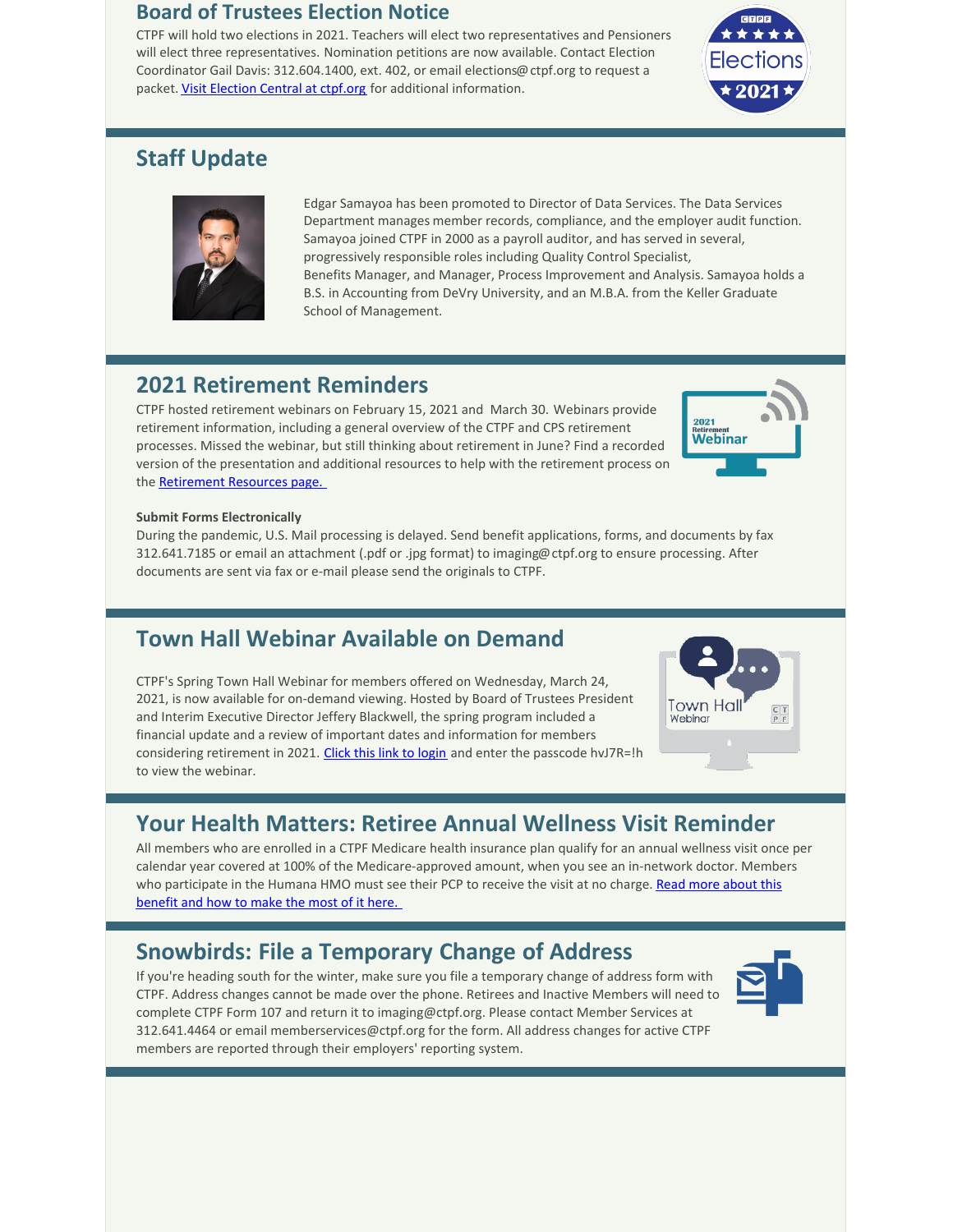#### **2021 Health Insurance Rebate Mailing**

Members who do not participate in CTPF health insurance plans can apply for a rebate of their premium payments, payable annually. The mailing with the information needed to submit a rebate application was sent to eligible members on Friday, February 19, 2021. The last day to submit documentation for 2020 health insurance rebates (January 1-December 31, 2020), is August 31, 2021. Email or call CTPF Member Services, Memberservices@ctpf.org |312.641.4464 with questions about the subsidy or application.

## $C$   $T$   $P$   $F$ ï E

#### **Pension Payment Schedule**

CTPF encourages all members to switch to direct deposit. Contact Member Services to request Form 425 and submit your documentation electronically to ensure the timely delivery of your benefits. The schedule for mailing checks and direct deposit dates through July 2021 is listed below. **[Click here](https://www.ctpf.org/pension-payments)** for the full schedule.



| Month             | Last Day to<br><b>Submit an Address or Tax</b><br><b>Withholding Change</b> | <b>Check Mailing Date</b> | <b>Direct Deposit Date</b> |
|-------------------|-----------------------------------------------------------------------------|---------------------------|----------------------------|
| <b>April 2021</b> | March 17, 2021                                                              | March 30, 2021            | April 1, 2021              |
| May 2021          | April 16, 2021                                                              | April 29, 2021            | May 3, 2021                |
| June 2021         | May 14, 2021                                                                | May 27, 2021              | June 1, 2021               |
| <b>July 2021</b>  | June 16, 2021                                                               | June 29, 2021             | July 1, 2021               |

#### **Did you work here?**

CTPF has a policy to routinely audit charter schools to review employee records to ensure that the Fund receives all contributions due. Some schools have closed which makes it difficult to audit records, and can present issues when members who worked at these schools apply for retirement. CTPF is trying to locate individuals at the following now closed charter schools who may have had insight into the payroll process:

- Choir Academy Charter School
- Global Alliance Preparatory Charter School
- Lake View Academy Charter School
- Nuestra America Charter School
- Triumphant Charter School

If you worked at any of these schools and have current contact information for former school leaders or individuals who had access to payroll records and information, we'd like to hear from you. Please reach out to employeraudit@ctpf.org with any information.

## **Employer Contribution Reporting**

Each pay period, Employers remit employee pension contributions to CTPF. Illinois law requires that these contributions be made within a certain time period. If the Employer does not send the funds within the required time, penalties may be assessed. Find the most recent list of delinquent employers [here](http://ctpf.org/employer-contribution-reporting).

| -- |  |
|----|--|
|    |  |
|    |  |

## **Lost Payees**

CTPF is trying to contact members who are over age 70½, but who have not commenced benefits or taken a refund of their contributions. If you or someone you know is included on the [Lost Payees Listing](https://www.ctpf.org/sites/files/2020-10/lost_payees_last_school_worked_website_list_2.pdf), please contact Member Services, 312.641.4464 or email memberservices@ctpf.org.